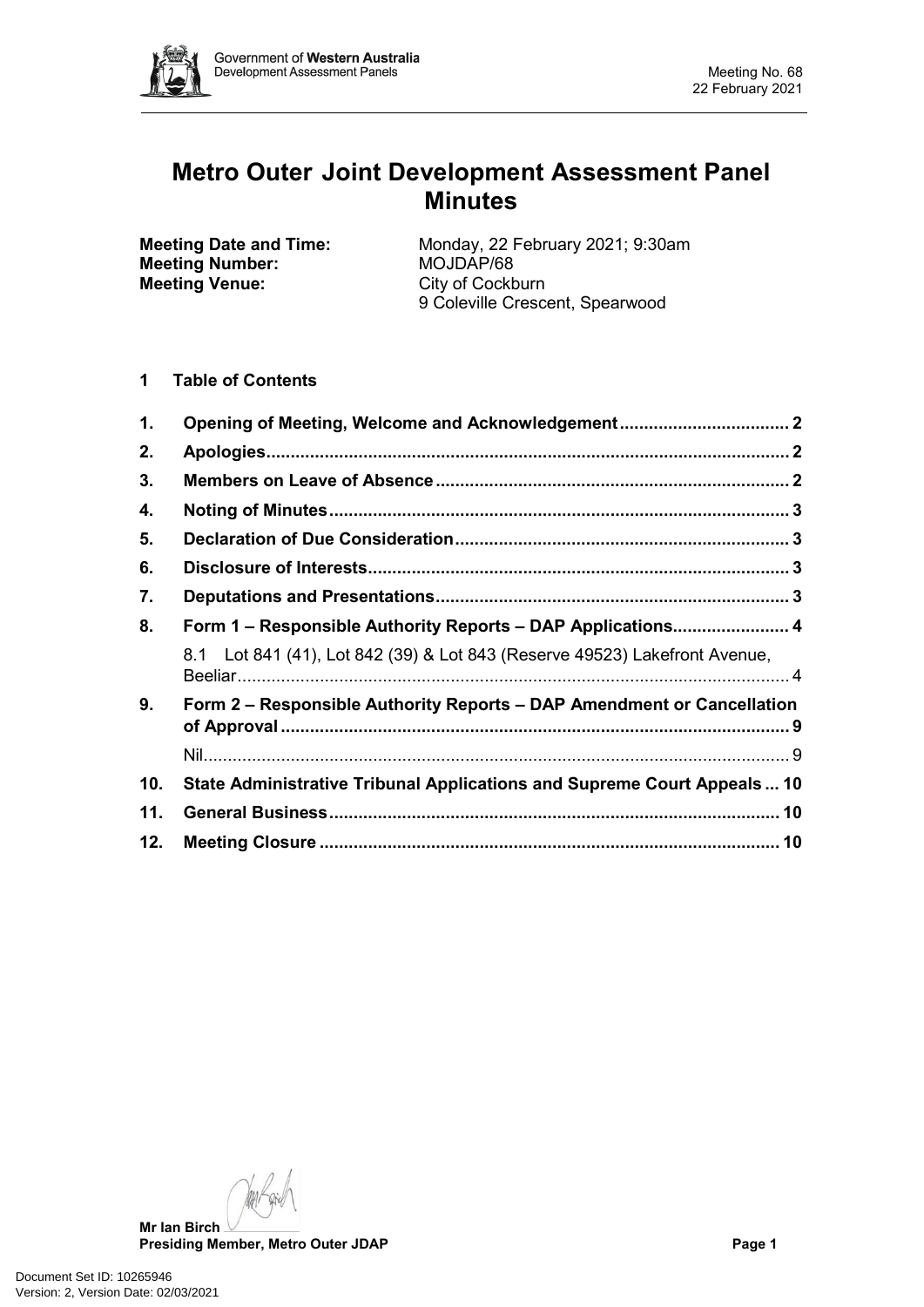

# **Attendance**

# **DAP Members**

Mr Ian Birch (Presiding Member) Ms Sheryl Chaffer (Deputy Presiding Member) Mr Jason Hick (Third Specialist Member) Cr Chamonix Terblanche (Local Government Member, City of Cockburn) Cr Chontelle Stone (Local Government Member, City of Cockburn)

# **Officers in attendance**

Mr Daniel Arndt (City of Cockburn) Mr Lorenzo Santoriello (City of Cockburn) Mr David King (City of Cockburn) Mr Ahmed Qader (City of Cockburn)

# **Minute Secretary**

Ms Sue D'Agnone (City of Cockburn)

# **Applicants and Submitters**

Mr Ross Underwood (Planning Solutions) Mr Scout Walsh (Planning Solutions) Mr Scott Lambie (Cardno) Ms Vishna Dodia (Bloom Architects) Mr John Miller (Property Owner)

#### **Members of the Public / Media**

<span id="page-1-0"></span>Mr Ben Smith from Community News was in attendance

# **1. Opening of Meeting, Welcome and Acknowledgement**

The Presiding Member declared the meeting open at 9.30am on 22 February 2021 and acknowledged the traditional owners and paid respect to Elders past and present of the land on which the meeting was being held.

The Presiding Member announced the meeting would be run in accordance with the DAP Standing Orders 2020 under the *Planning and Development (Development Assessment Panels) Regulations 2011.*

#### <span id="page-1-1"></span>**2. Apologises**

Nil

# <span id="page-1-2"></span>**3. Members on Leave of Absence**

Nil

**Mr Ian Birch**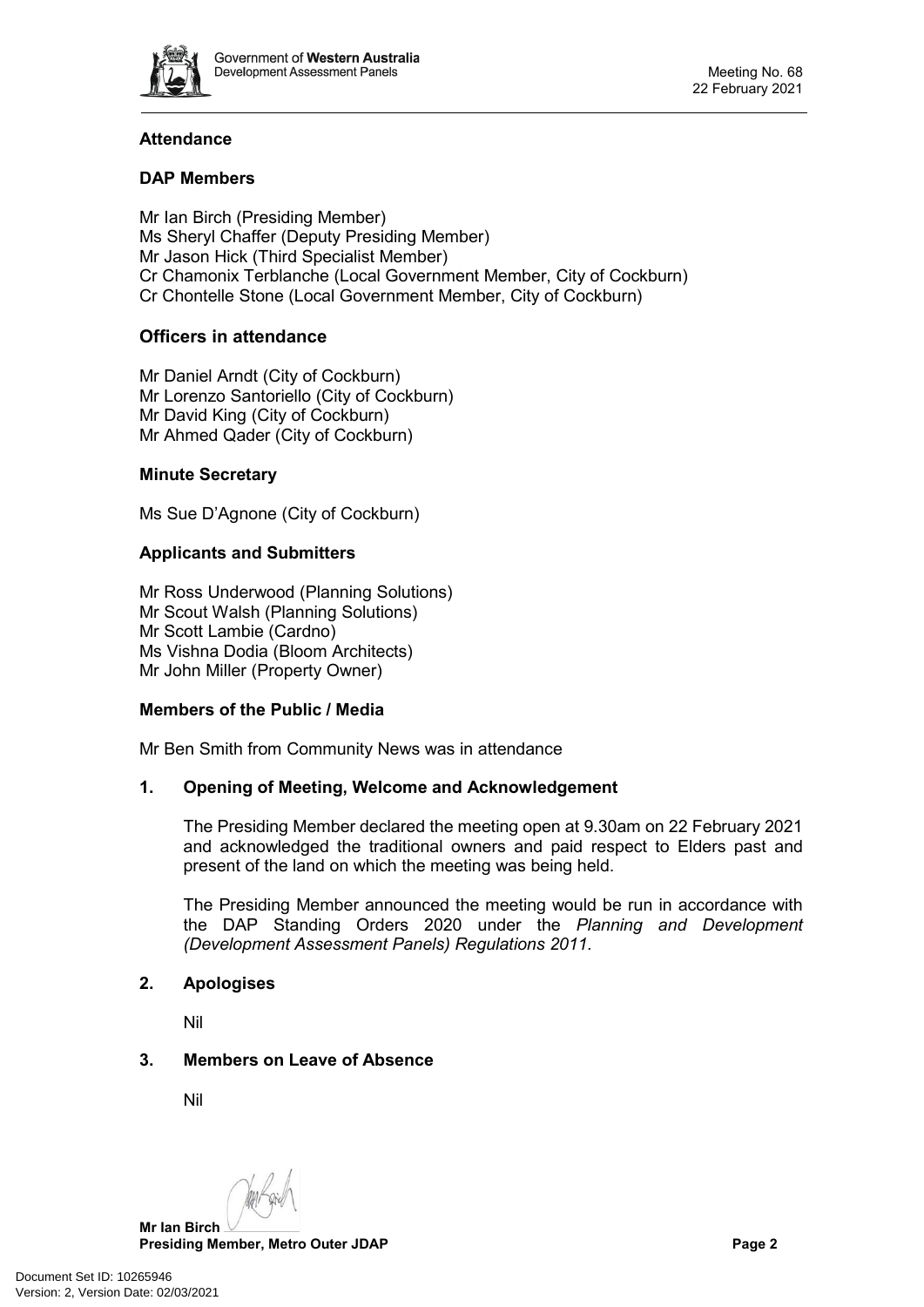

# <span id="page-2-0"></span>**4. Noting of Minutes**

DAP members noted that signed minutes of previous meetings are available on the [DAP website.](https://www.dplh.wa.gov.au/about/development-assessment-panels/daps-agendas-and-minutes)

# <span id="page-2-1"></span>**5. Declaration of Due Consideration**

All members declared that they had duly considered the documents.

#### <span id="page-2-2"></span>**6. Disclosure of Interests**

DAP Member, Cr Chontelle Stone, declared an Impartiality Interest in Item 8.1. Cr Stone was the mover of the motion in the City of Cockburn Ordinary Council Meeting on 11th June 2020 that rejected this application due to parking issues, which was carried. Cr Stone was also the seconder of the further motion for the City to investigate purchase of this land for community use, which was lost.

In accordance with section 2.4.9 of the DAP Code of Conduct 2017, DAP Member, Cr Chamonix Terblanche declared that she participated in a prior Council meeting in relation to the application at Item 8.1. However, under section 2.1.2 of the DAP Code of Conduct 2017, Cr Terblanche acknowledged that she is not bound by any previous decision or resolution of the local government and undertakes to exercise independent judgment in relation to any DAP application before her, which will be considered on its planning merits.

In accordance with section 6.2 and 6.3 of the DAP Standing Orders 2017, the Presiding Member determined that the members listed above, who had disclosed an Impartiality Interest interest, was permitted to participate in the discussion and voting on the item.

# <span id="page-2-3"></span>**7 Deputations and Presentations**

- **7.1** Mr Scott Lambie (Cardno) addressed the DAP in support of the recommendation for the application at Item 8.1 and responded to questions from the panel.
- **7.2** Mr Ross Underwood (Planning Solutions) addressed the DAP in support of the recommendation for the application at Item 8.1 and responded to questions from the panel.
- <span id="page-2-4"></span>**7.3** City of Cockburn Officers responded to questions from the panel.

**Mr Ian Birch Presiding Member, Metro Outer JDAP Page 3**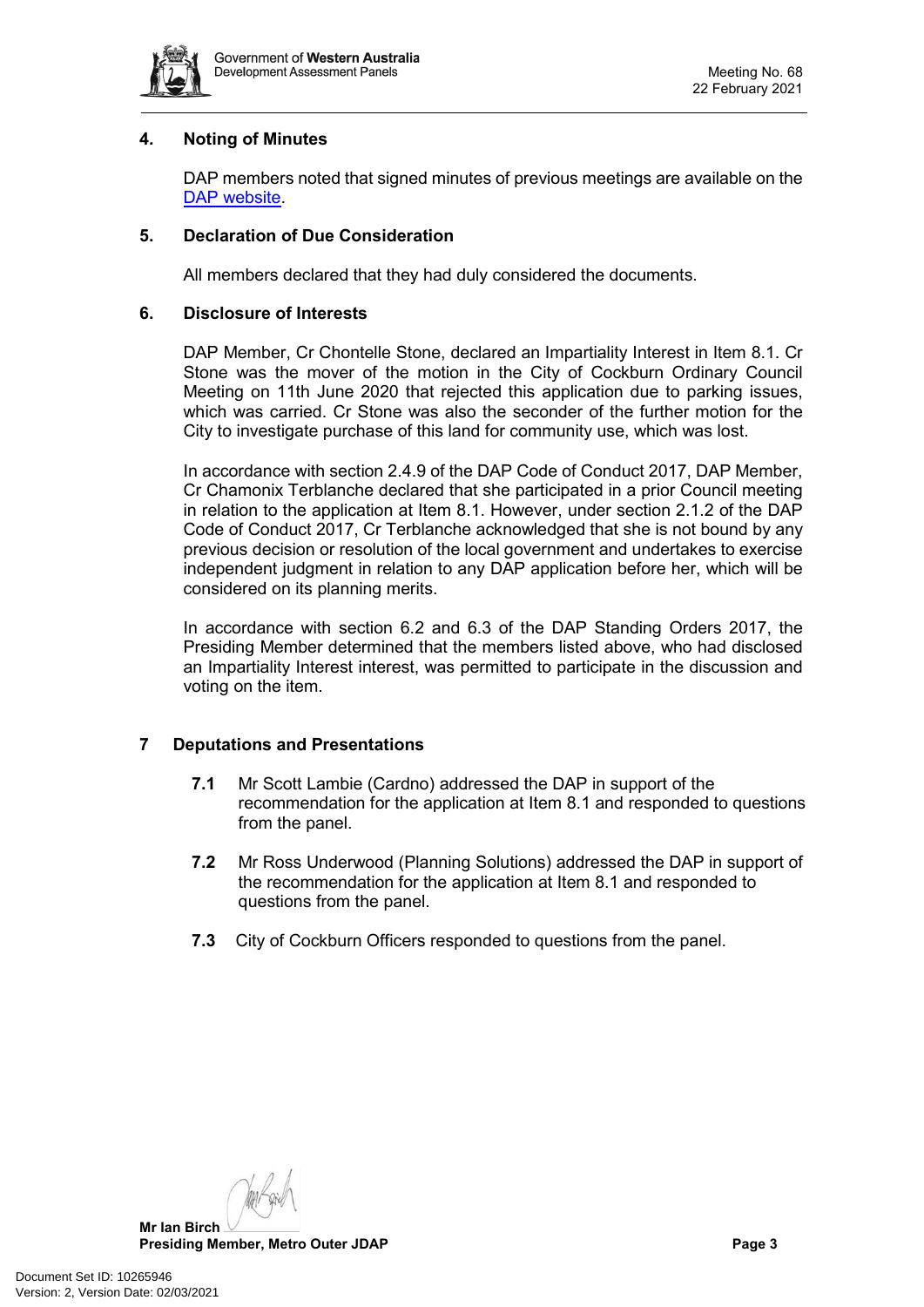

# **8. Form 1 – Responsible Authority Reports – DAP Application**s

#### <span id="page-3-0"></span>**8.1 Lot 841 (41), Lot 842 (39) & Lot 843 (Reserve 49523) Lakefront Avenue, Beeliar**

| <b>Development Description:</b> | <b>Child Care Premises</b>              |  |  |
|---------------------------------|-----------------------------------------|--|--|
| Applicant:                      | <b>Planning Solutions</b>               |  |  |
| Owner:                          | Beeliar Property Developments Pty Ltd & |  |  |
|                                 | Department of Planning, Lands and       |  |  |
|                                 | Heritage                                |  |  |
| Responsible Authority:          | City of Cockburn                        |  |  |
| DAP File No:                    | DAP/20/01904                            |  |  |

# **REPORT RECOMMENDATION**

**Moved by: Ms Sheryl Chaffer <b>Seconded by:** Mr Jason Hick

With the agreement of the mover and seconder, the following amendments were made to the responsible authority report:

(i) That condition no. 2 be amended to read as follows:

*This decision constitutes planning approval only and is valid for a period of 2 4 years from the date of approval* (this is inclusive of the additional two years available under 'Clause 78H Notice of Exemption from Planning Requirements during State of Emergency', issued by the Minister for Planning on 30 April 2020)*. If the subject development is not substantially commenced within the specified period, the approval shall lapse and be of no further effect.* 

**REASON:** To provide more clarity around this condition in that approvals are now for a minimum period of 4 years in accordance with the State of Emergency provisions.

(ii) That condition no. 13 be amended to read as follows:

*Prior to the issue lodgement of a building permit application, updated plans are to be provided which screens all mechanical plant and related hardware from view of adjoining properties and the respective street frontages. The details in respect of which are to be provided to the City's satisfaction/approval. The location of plant and equipment shall also minimise the impact of noise on future occupants of the development and adjoining residents.* 

**REASON:** For greater clarity and consistency with other, similarly worded conditions.

(iii) That condition no. 14 be amended to read as follows:

*Prior to the issue lodgement of a building permit application, a Construction Management Plan (CMP) shall be submitted to and approved by the City. The CMP shall be implemented to the satisfaction of the City.*

**REASON:** For greater clarity and consistency with other, similarly worded conditions.

**Mr Ian Birch**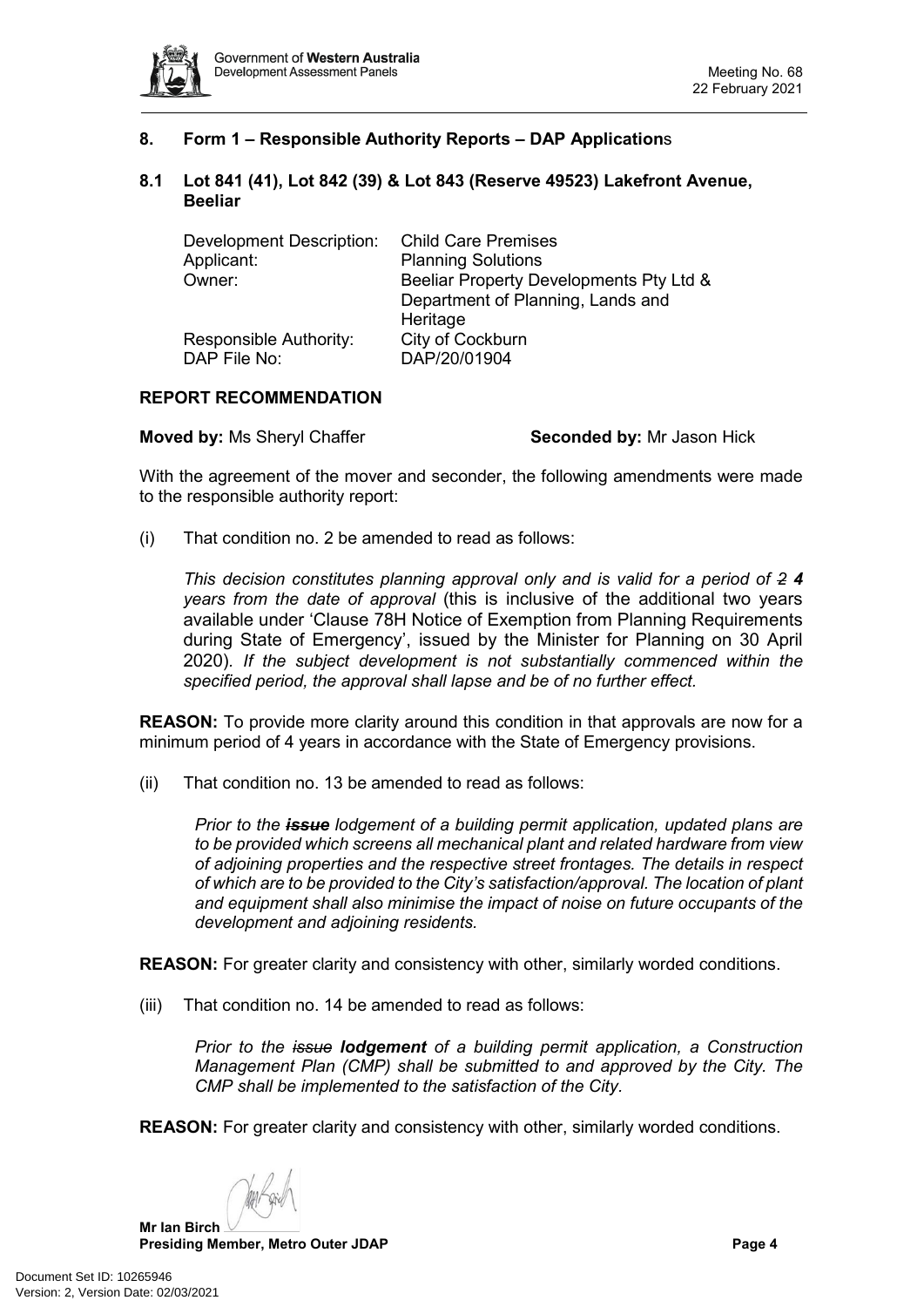

(iv) That condition no. 15 be amended to read as follows:

*Prior to the issue lodgement of a Building Permit application, the owner/applicant shall: submit to the City for approval a preliminary proposal for an art work designed be a professional artist at a cost of 1% of the total project cost (to a maximum of \$250,000), to be to be located within the subject site as an integral part of the development; submit to the City for approval an 'Application for Art Work Design'; enter into a contract with a professional artist/s to design and install (if appropriate) the art work approved by the City. The art work shall then be installed prior to occupation of the building/development and maintained thereafter to the satisfaction of the City.*

**REASON:** For greater clarity . and consistency with other, similarly worded conditions

(v) That condition no. 17 be amended to read as follows:

*The footpath adjacent to the car parking on Lakefront Avenue, within the property boundary, shall be adequately paved and drained to the satisfaction of the City.* 

**REASON:** To delete unnecessary wording.

(vi) That condition no. 23 be amended to read as follows:

*Prior to the issue lodgement of a building permit application, the landowner/applicant shall provide written confirmation that the recommendations from the acoustic report have been incorporated into the completed development.*

**REASON:** For greater clarity and consistency with other, similarly worded conditions

#### **REPORT RECOMMENDATION (AS AMENDED)**

That the Outer Metro Joint Development Assessment Panel resolves to:

- 1. **Accept** that the DAP Application reference DAP/20/01904 is appropriate for consideration as a "Child Care Premises" land use and compatible with the objectives of the zoning table in accordance with Clause 3.4.2 of the City of Cockburn District Planning Scheme No. 3;
- 2. **Approve** DAP Application reference DAP/20/01904 and accompanying 'Revised Development Plans' in accordance with Clause 68 of Schedule 2 (Deemed Provisions) of the *Planning and Development (Local Planning Schemes) Regulations 2015* , and the provisions of the City of Cockburn Town Planning Scheme No. 3, subject to the following conditions:

#### **Conditions**

1. Pursuant to clause 26 of the Metropolitan Region Scheme, this approval is deemed to be an approval under clause 24(1) of the Metropolitan Region Scheme.

**Mr Ian Birch**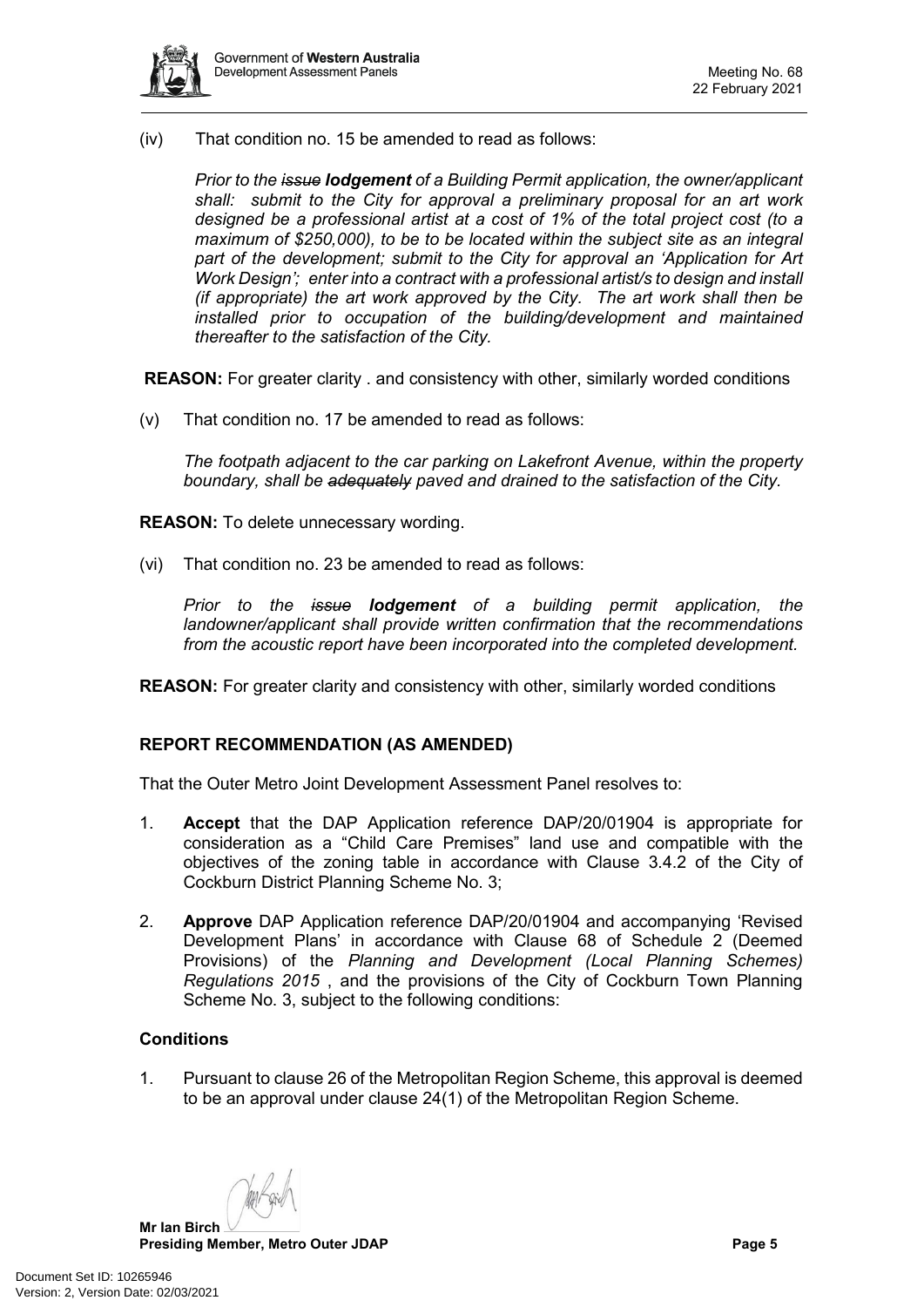

- 2. This decision constitutes planning approval only and is valid for a period of 4 years from the date of approval (this is inclusive of the additional two years available under 'Clause 78H Notice of Exemption from Planning Requirements during State of Emergency', issued by the Minister for Planning on 30 April 2020). If the subject development is not substantially commenced within the specified period, the approval shall lapse and be of no further effect.
- 3. The development must be carried out in accordance with the details of this application herein, and any approved plans.
- 4. Prior to the occupancy of the development, Lot 841, 842 and 843 are to be amalgamated.
- 5. Hours of operation are restricted to 6:00am to 6:00pm Monday to Friday and not at all on weekends or public holidays.
- 6. A maximum of eleven (11) staff and 67 children are permitted on site at any one time.
- 7. The outdoor play areas are not to be utilised prior to 7am.
- 8. All stormwater must be contained and disposed of on-site, to the satisfaction of the City of Cockburn.
- 9. No building or construction activities shall be carried out before 7:00am or after 7:00pm, Monday to Saturday, and not at all on Sundays or public holidays.
- 10. Prior to the lodgement of a building permit application, a detailed landscaping plan shall be submitted to and approved by the City.
- 11. Landscaping shall be installed and reticulated in accordance with the approved landscape plan prior to the occupation of the development. Landscape areas are to be maintained thereafter in perpetuity and in good order to the satisfaction of the City.
- 12. Prior to the lodgement of a building permit application, a schedule of the materials, finishes and colours are to be submitted to and approved by the City. The schedule shall include details of the type of materials proposed to be used including their colour and texture. The development shall thereafter be maintained in accordance with the approved materials schedule.
- 13. Prior to the lodgement of a building permit application, updated plans are to be provided which screens all mechanical plant and related hardware from view of adjoining properties and the respective street frontages. The details in respect of which are to be provided to the City's satisfaction/approval. The location of plant and equipment shall also minimise the impact of noise on future occupants of the development and adjoining residents.
- 14. Prior to the lodgement of a building permit application a Construction Management Plan (CMP) shall be submitted to and approved by the City. The CMP shall be implemented to the satisfaction of the City.

**Mr Ian Birch**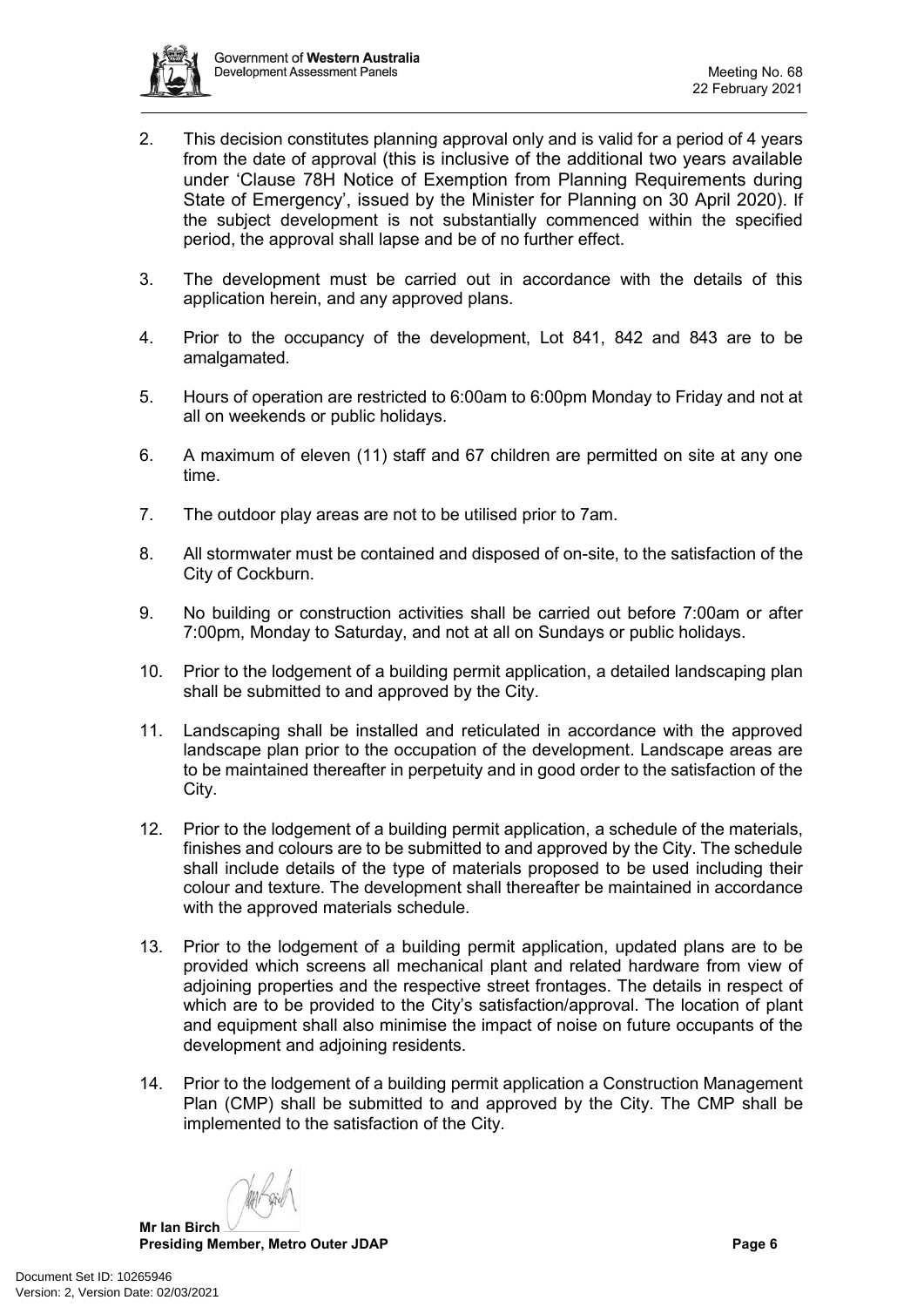

- 15. Prior to the lodgement of a Building Permit application, the owner/applicant shall: submit to the City for approval a preliminary proposal for an art work designed be a professional artist at a cost of 1% of the total project cost (to a maximum of \$250,000), to be to be located within the subject site as an integral part of the development;
	- submit to the City for approval an 'Application for Artwork Design';
	- enter into a contract with a professional artist/s to design and install (if appropriate) the artwork approved by the City.

The artwork shall then be installed prior to occupation of the building/development and maintained thereafter to the satisfaction of the City.

- 16. All waste and recycling materials must be contained within the bins. These bins must be stored in an internal enclosure within the building or within an external enclosure located and constructed to the satisfaction of the City.
- 17. The footpath adjacent to the car parking on Lakefront Avenue, within the property boundary, shall be paved and drained to the satisfaction of the City.
- 18. The premises must clearly display the street numbers.
- 19. Prior to the lodgement of a building permit application, details shall be provided for a minimum of 2 bicycle stands/racks to conform to Australian Standard 2890.3 to be provided in close proximity to the entrance of the building. The bicycle racks shall then be installed prior to the occupation of the development and maintained thereafter to the satisfaction of the City.
- 20. All outdoor lighting shall be installed and maintained in accordance with Australian Standard AS 4282-1997 "Control of the Obtrusive Effects of Outdoor Lighting".
- 21. Prior to the lodgement of a Building Permit application, a further Acoustic Report shall be submitted to and approved by the City and implemented thereafter to the satisfaction of the City.
- 22. All noise attenuation measures identified by the *Herring Storer Acoustic Report "Proposed Child Care Centre Lots 841 and 842 Lakefront Avenue, Beeliar" (Ref - 26453-3-19241-02; dated 5 February 2021)* and the further acoustic report re under Condition 21, are to be implemented prior to the occupancy of the development and the requirements of the Acoustic Report/s are to be observed at all times.
- 23. Prior to the lodgement of a building permit application, the landowner/applicant shall provide written confirmation that the recommendations from the acoustic report have been incorporated into the completed development.
- 24. Prior to the occupation of the development, the landowner/applicant shall provide written confirmation that the recommendations from the acoustic report have been incorporated into the completed development.
- 25. Prior to the occupancy of the development, the owner shall grant free of cost to the City of Cockburn (the City) an easement(s) in gross for public access over Lot 483 Lakefront Avenue, Beeliar 49523R (the land) for the use and benefit of the public at large in accordance with any specifications of and to the satisfaction of the City. The

**Mr Ian Birch**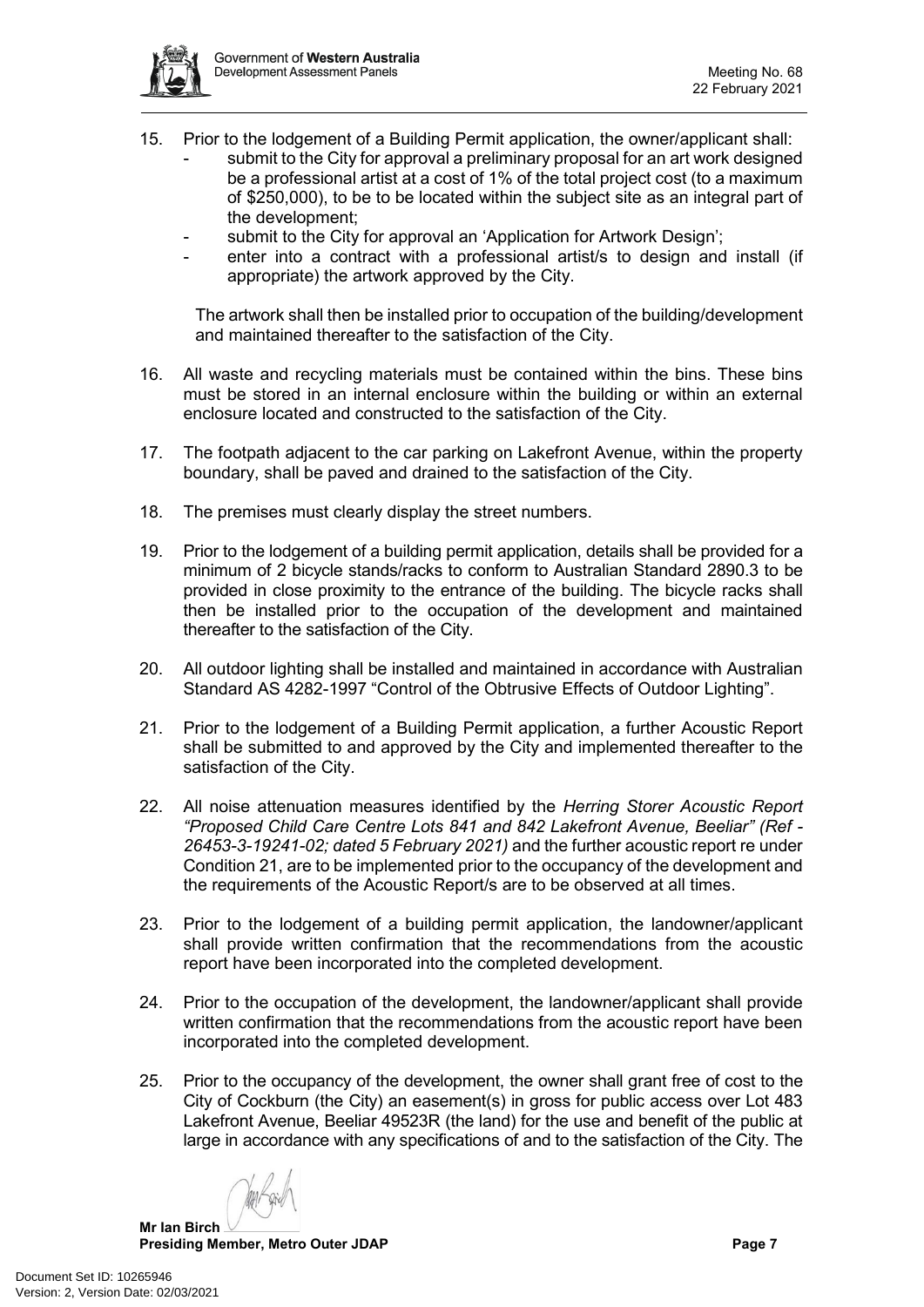

easement(s) in gross shall be prepared by the City's solicitors to the satisfaction of the City and shall be registered over the Certificate of Title to the land. The owner shall be responsible to pay all costs of and incidentals to the preparation of the easement(s) in gross (including the drafts), the preparation of an easement(s) Deposited Plan and fees for the stamping and registration of the easement(s) in gross.

# **Advice Notes**

- a. This is a Planning Approval only and does not remove the responsibility of the applicant/landowner to comply with all relevant building, health and engineering requirements of the City, or with any requirements of the City of Cockburn Town Planning Scheme No. 3, or with the requirements of any external agency.
- b. The development shall comply with the requirements of the Building Code of Australia.
- c. With regard to Condition 8, drainage is to be contained at a rate of 1 in 100 year storm event for a 24 hour period.
- d. With regard to Condition 10, the landscape plan shall address the location, number, size and species type of existing and proposed trees and shrubs, including calculations for the landscaping area.
- e. With regard to Condition 14, the Construction Management Plan shall address the following items:
	- I. Access to and from the site;
	- II. Delivery of materials and equipment to the site;
	- III. Storage of materials and equipment on the site;<br>IV. Parking arrangements for contractors and subco
	- Parking arrangements for contractors and subcontractors;
	- V. Management of construction waste; and<br>VI. Other matters likely to impact on surroun
	- Other matters likely to impact on surrounding properties.
- f. With regard to Condition 16, the bin store area must be of an adequate size to contain all waste bins, at least 1.8m high, fitted with a gate and graded to a 100mm diameter industrial floor waste with a hose cock, all connected to sewer.
- g. With regard to Condition 21, the acoustic report shall be prepared by a suitably qualified and recognised acoustic consultant and shall demonstrate that the design and location of plant and other sources of noise within the development (such as air conditioners) will not exceed the assigned noise levels set out in the *Environmental Protection (Noise) Regulations 1997* (as amended).
- h. All food businesses shall comply with the *Food Act 2008* and Chapter 3 of the Australia New Zealand Food Standard Code (Australia Only).
- i. An "Application to Construct or Alter a Food Premises" is required to be submitted to Health Services prior to construction. This is to be accompanied by detailed plans and specifications of the food preparation and storage area (including mechanical ventilation and hydraulics), sanitary conveniences and garbage room, demonstrating compliance with mentioned legislation.

**Mr Ian Birch**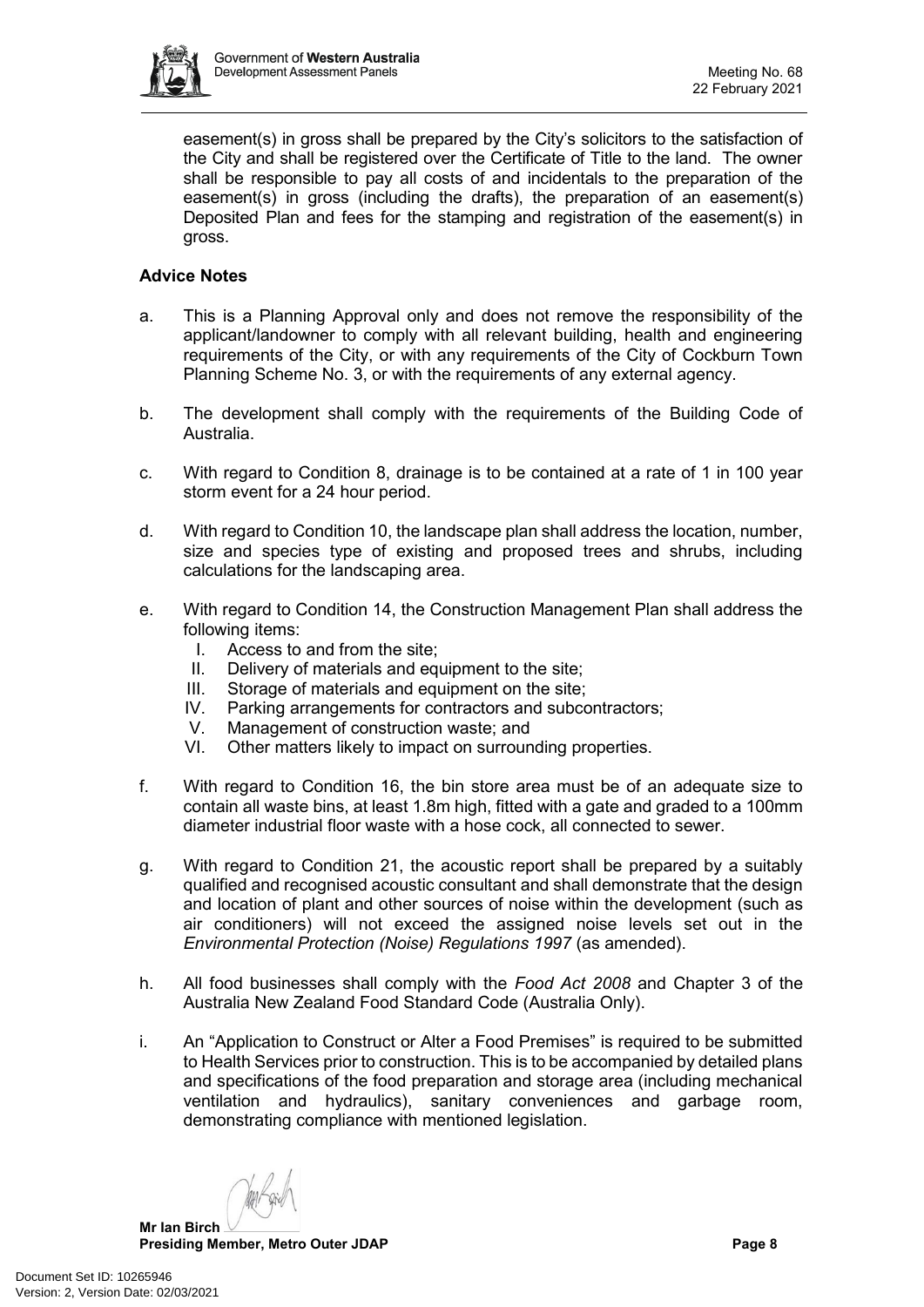

- j. The proposal shall comply with the *Child Care Services Regulations 2007* and the requirements of the Department for Child Protection and the applicant is advised approval shall be obtained from the Department for Families, Housing, Community Services and Indigenous Affairs.
- k. A sign permit is required in accordance with the City's Local Laws (2000) prior to the erection of any signs on site. A permit is obtainable from the City's Building Services Department.
- l. Staff are encouraged to park in areas other than directly in front of the child care premises and to arrive to site via alternate forms of transport such as walking, cycling and public transport.

# **The Report Recommendation (as amended) was put and CARRIED (4/1).**

For: Mr Ian Birch Ms Sheryl Chaffer Mr Jason Hick Cr Chamonix Terblanche

# Against: Cr Chontelle Stone

**REASON:** The proposed use, Child Care Centre, is a community use, consistent with the planning framework set out for the Beeliar Village Local Centre. The development follows the Main Street design principles intended for the Centre.

The site is incapable of providing on-site parking, without disturbing this Main Street character, and the Traffic Impact Statement accompanying the application demonstrates that adequate public parking exists to cater for the proposal. Similarly, the TIS establishes that traffic generated by the use can be comfortably catered for in the existing road network.

All other development requirements are satisfied in the submission or through appropriate conditions.

With minor amendments, the application is supported in accordance with the recommendation in the Responsible Authority report.

# <span id="page-8-0"></span>**9. Form 2 – Responsible Authority Reports – DAP Amendment or Cancellation of Approval**

<span id="page-8-1"></span>Nil

**Mr Ian Birch Presiding Member, Metro Outer JDAP Page 9**